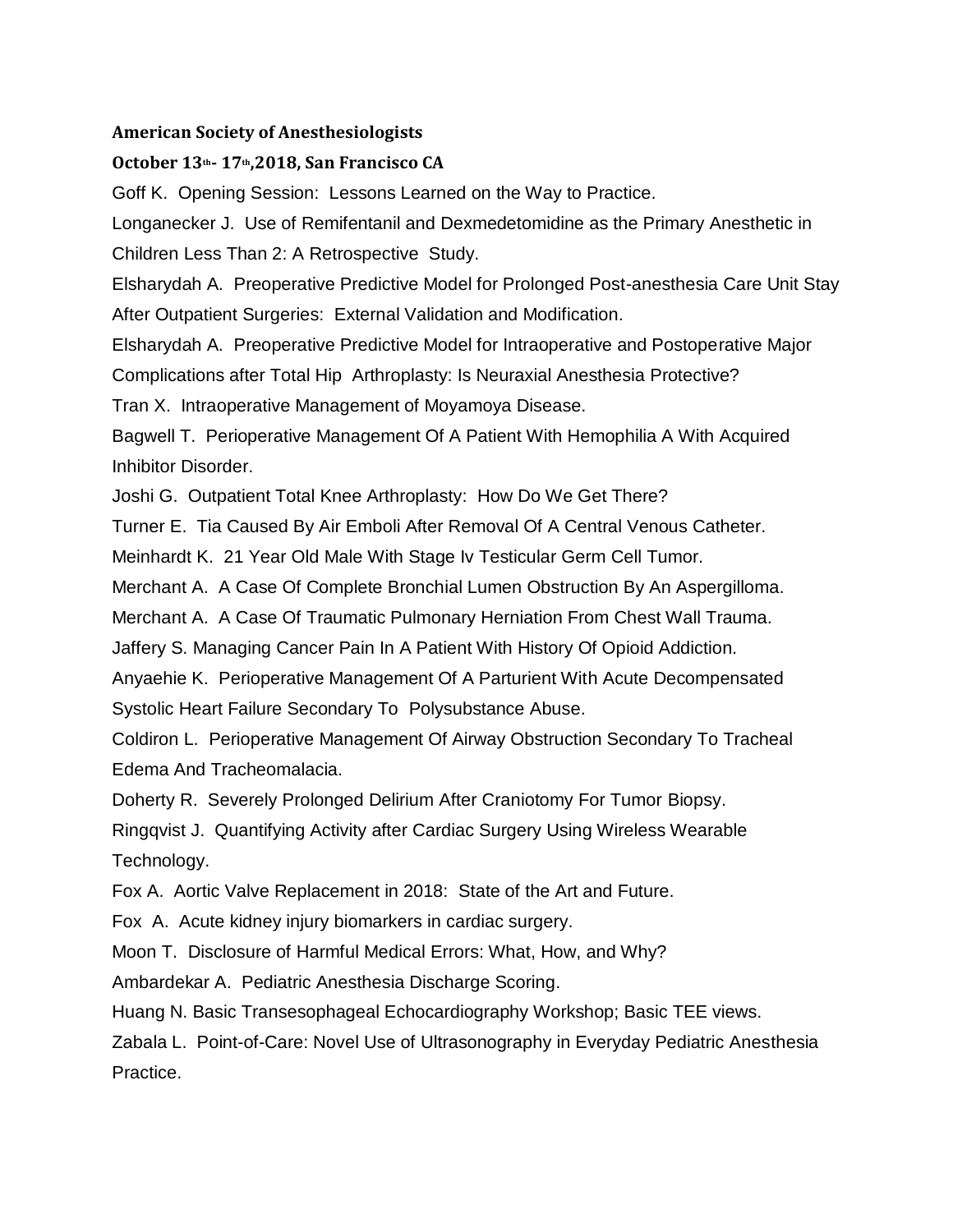Ahmed M. Cadaveric Workshop on Advanced Skills that Every Physician Anesthesiologist Should Know: Workshop 1 & Workshop 2.

Rosero E. Effect of Preoperative Acute Infections on the Incidence of Postoperative Complications.

Rosero E. The Revised Model for End-stage Liver Disease as A Predictor of Postoperative Mortality after Major Abdominal Surgery.

Volnov Y. Airway Management in the Morbidly Obese: An Ongoing Prospective Cohort Study.

Ackerman R. Enhanced Recovery after Surgery for Mastectomy: The Effect on Length of Stay and Analgesia.

Bagwell T. Anesthetic Management of a Patient with Noonan Syndrome.

Duncan K. A Case of Mucus Plugging Falsely Diagnosed As Foreign Body Aspiration In A 2-year-old Male Leading To Acute Hypoxic Respiratory Failure.

Myers R. Chin Necrosis as a Consequence Of Prone Positioning.

Kurtz B. Detection and Management of Complete Heart Block During Labor And Delivery.

Brehm M. Hemorrhagic Shock in Severe Preeclampsia.

Brehm M. Laparoscopic Splenectomy In A Pregnant Patient With Idiopathic

Thrombocytopenic Purpura.

Embabi A. Post-operative Neurological Emergency or Factitious Disorder??

DePinto D. Postoperative Management Of A Patient With Severe Myasthenia Gravis

Presenting With Perforated Diverticulitis Complicated By Septic Shock, Acute Respiratory Distress Syndrome, And Acute Renal Failure.

Riccio C. Challenges to Non-operating Room Anesthesia.

Moon T, Fox P, Gilmore C, Berry J. Critical Strategies of Managing Mass Casualties: A Live Demonstration.

Gingrich K. Rapid Binding of Lidocaine within the Pore of Rat NaV1.4 Channels Involves the Charge of the Selectivity Filter.

Matchett G. Clinical Research Under Emergency Circumstances: Challenges and Opportunities.

Moon T. Apneic Oxygenation Prolongs the Safe Apneic Duration in Obese Patients.

Grewal G. Morbid Obesity: Business as Usual or Challenging Everything About a Routine Anesthetic?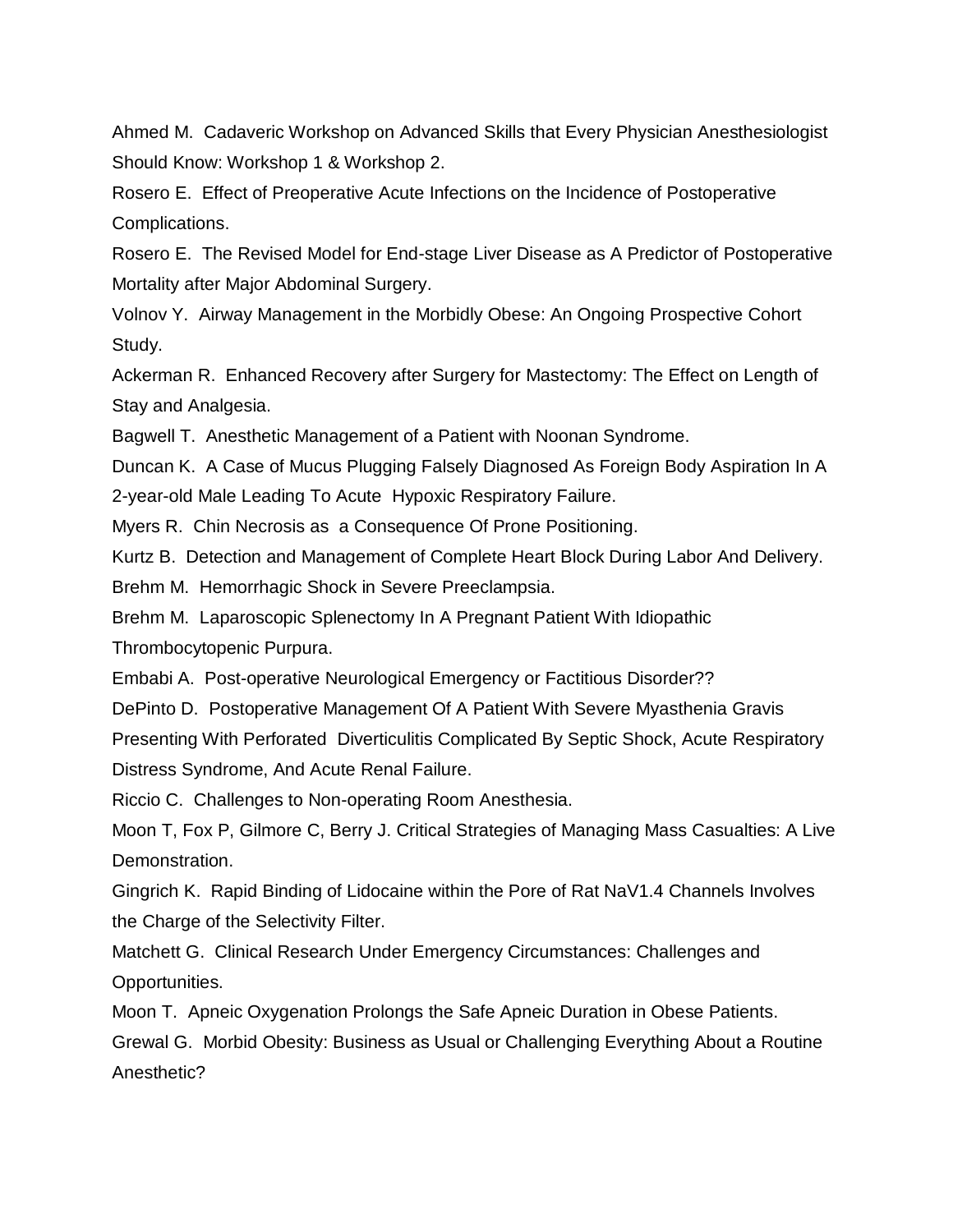Thurman M. Sternotomy for Resection of an Anterior Mediastinal Mass in a Morbidly Obese Patient with OSA and Asthma.

Gliga L. A Case Report Of Failure To Reverse Rocuronium-induced Neuromuscular Blockade With Sugammadex In A Patient With Myasthenia Gravis.

Huynh D. Airway Management Of A Super Obese Patient With Bilateral Vocal Cord Paralysis Scheduled For Urgent Tracheostomy.

Lee G. Jehovah's Witness With Dwarfism Undergoing Five-level Spinal Fusion.

Nelson S. Prolonged Muscle Weakness with Succinylcholine.

Myers R. Cesarean Delivery In A Patient With Dextrocardia And Suspected Scimitar Syndrome.

Schlegel L. Four Hours With Four Corners: Acute Respiratory Distress In A Young, Healthy Patient, A Case Report.

Heravi H. Prolonged Paralysis With Succinylcholine Despite Normal Dibucaine Number.

Sofia J. Acquired Coagulopathy in Liver Transplant Recipient.

Romito J. Intracranial Traumatic Hemorrhages And Status Epilepticus After Elective Spine Surgery.

Cheruku S. Ventricular Tachycardia Ablations- What you need to know in 2018.

Yager A. Thoracic Anesthesia Workshop.

Olomu, P. Pediatric Difficult Airway Workshop.

Kandil E. Opiod Stewardship Combating the Opoid Epidemic.

Chen J. Apneic Oxygenation with Nasal Cannula Prolongs Safe Apnea Duration by One Minute in the Morbidly Obese.

Thurman M E. Sternotomy for Resection of an Anterior Mediastinal Mass in a Morbidly Obese Patient with OSA and Asthma.

Grewal G. Morbid Obesity: Business as Usual or Challenging Everything About a Routine Anesthetic?

Vishwanath A. Using Audit and Feedback to Reduce Avoidable Transfusions in

Cardiovascular and Thoracic Surgery.

Kim J. Identification of Thoracic Vertebral Level by A Novel Visual Inspection Technique, as Verified by Ultrasound.

Fox A. Aortic Stenosis – What you Need to Know About Its Assessment and Management in 2018.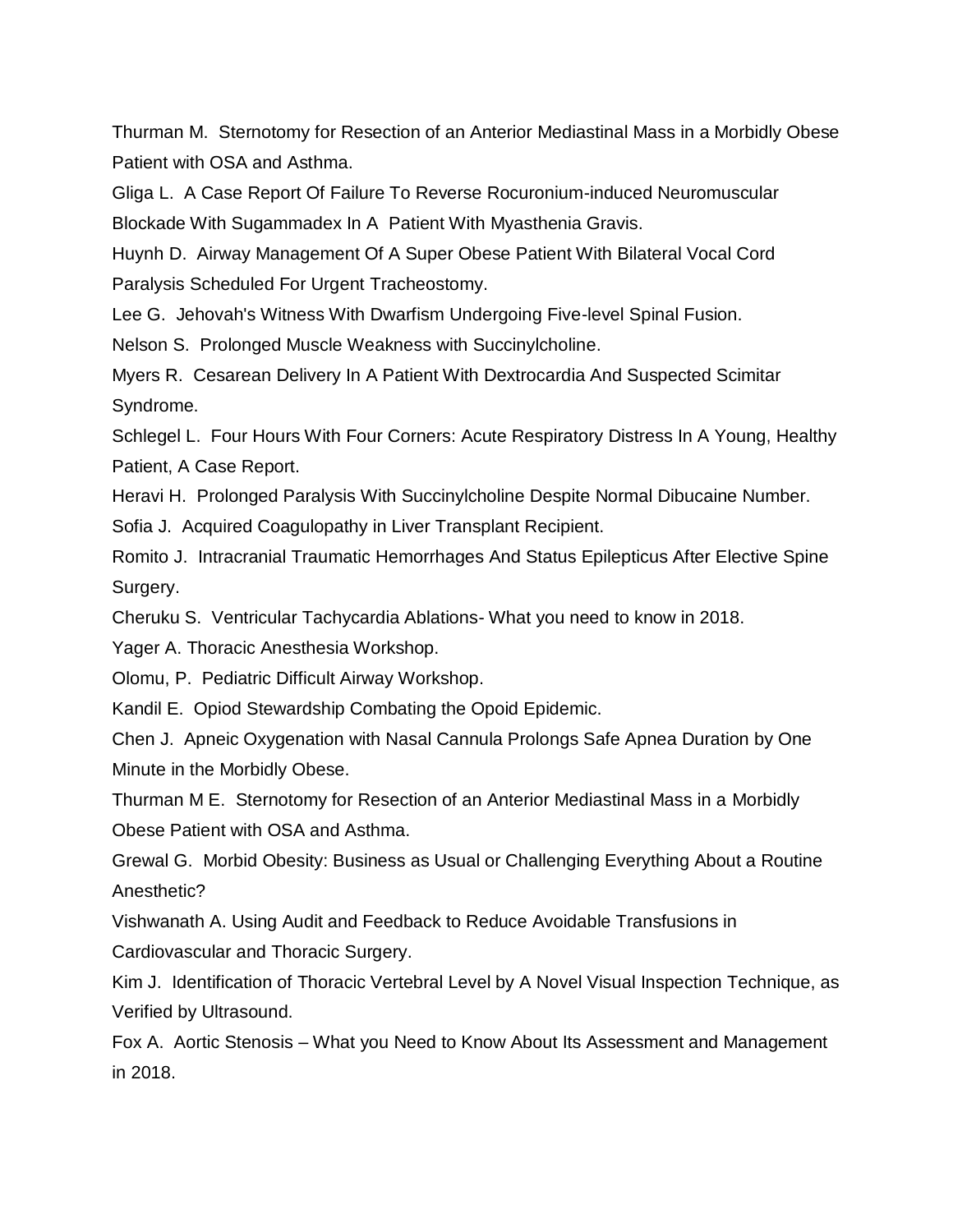### **Annual Meeting of the Texas Society of Anesthesiologists 2018**

## **September 6th-8th, Cedar Creek, TX**

Alexander JC, Silge J, Jones S, Joshi GP. Evaluation of Controlled Substance Prescribing Habits Based on Analysis of the Texas Prescription Monitoring Program. Whitten C. Leading a Multi-Generational Team.

Moon TS, Chen J, Nnamani A, Kim A, Ebeling C, Nguyen L, Lu R, Tai K, Ogunnaike B.

Apenic Oxygenation Prolongs the Safe Apneic Duration in Obese Patients.

Vidaurri L. The Pediatric Perioperative Surgical Home: The Children's Health System of Texas Perspective.

Kim J, Cheng G, McBroom M, Minhajuddin A, Machi A. Identification of Thoracic Vertebral Level by a Novel Visual Inspection Technique, As Verified by Ultrasound.

Alexander JC. Erector Spinae Plane (ESP) Block as Abortive Treatment for Acute

Exacerbation of Post-Herpetic Neuralgia (PHN): A Case Report.

Saynhalath R. Sugammadex in Pediatric Patients.

**Steiner J. A Collegial Debate on Separation Anxiety: Parental Presence vs. Pre-**

**Medications Moderator**

**Kiss E. Pre-Medications**

**Saynhalath R. Ask the Experts Moderator**

# **American Society of Regional Anesthesia and Pain Medicine Annual Meeting November 15th-17th, San Antonio**

Kim J, Alexander J. Rescue Continuous Erector Spinae for Thoracotomy After Failed Thoracic Epidural Placement.

Sarmiento S, Alexander J. Use of a Platelet Function Assay to Guide Epidural Removal in a Patient with Thrombocytopenia: A Case Report.

Elsharydah A, Li F , Lee E, Czeshinski A, Drummond S. Decreasing the Waiting List for New Patients at a Community Pain Clinic: A Quality Improvement Project.

Elsharydah A, Duncan K, Rosero E, Li F, Minhajuddin A, Joshi Girish P. Preoperative

Predictive Model for Intraoperative and Postoperative Major Complications After Total Hip Arthroplasty: Is Neuraxial Anesthesia Protective?

Elsharydah A, Li F, Lee E, Czeshinski A, Drummond S. Decreasing the Waiting List for New Patients at a Community Pain Clinic: A Quality Improvement Project.

**Society of Cardiovascular Anesthesiologists Annual Meeting**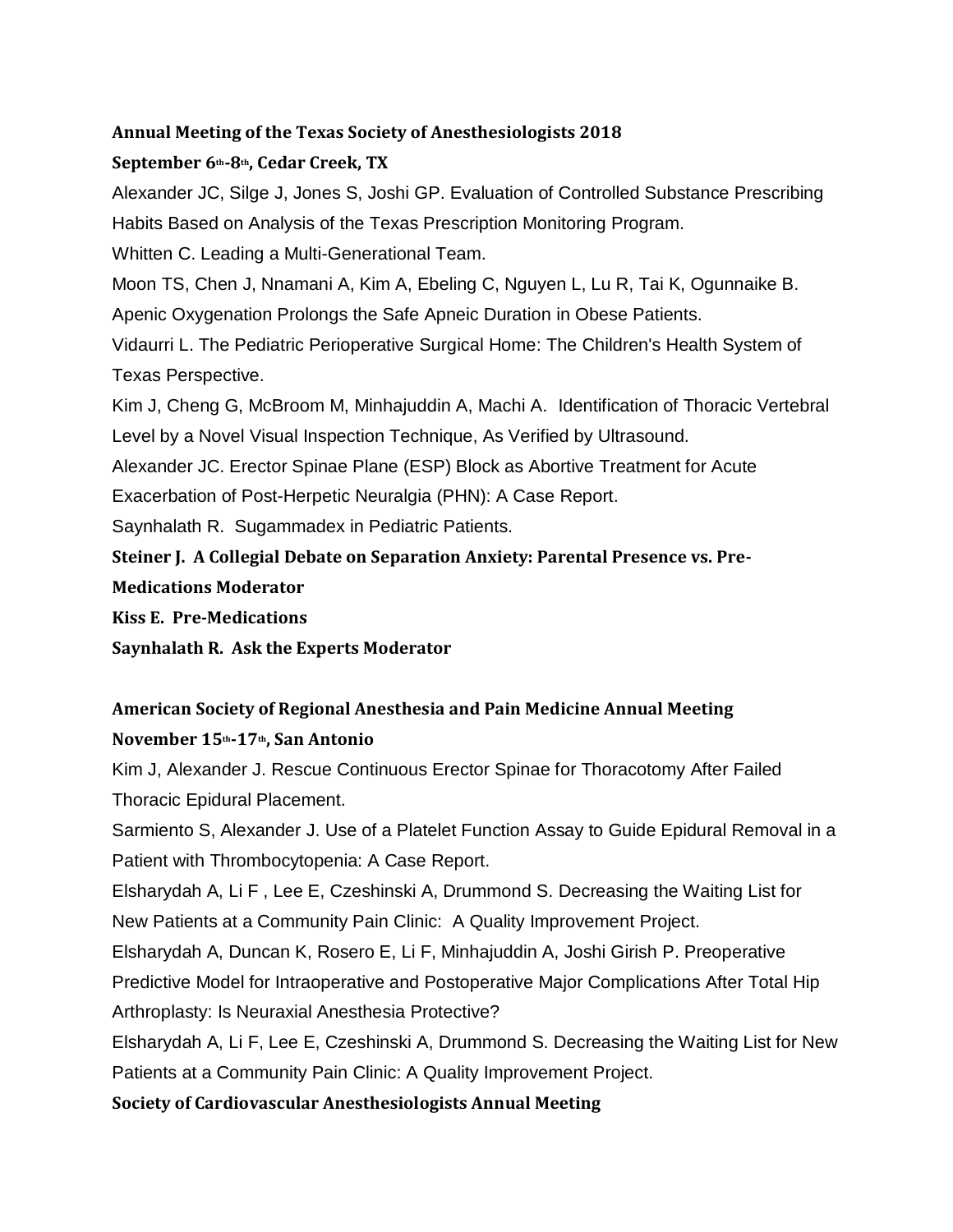# **April 28th - May 2nd, Phoenix, AZ**

Bashover D, Adebayo-Adonis O, Moon, TS, Reznik SI, Smith-Barton L.A Case Report of Complete Bronchial Lumen Obstruction by an Aspergilloma.

Bashover D, Stubblefield J, Moon TS. Traumatic Pulmonary Herniation From Blunt Chest Trauma.

Moon TS, Kim A, Ebeling C, Sharifi A, Vu K, Lu R, Nnamani N. Apneic Oxygenation with a Nasal Cannula in the Morbidly Obese Patient: A Randomized, Double-Blinded, Placebo-Controlled Trial.

Elsharydah A, Li F, Minhajuddin A, Joshi Girish. Preadmission Rate after Two-Level Lumbar Laminectomy: A Propensity-Matched Cohort Study Comparing Inpatient and Outpatient Settings.

### **Society for Airway Management Meeting**

### **September 13th- September 16th, Chicago, IL**

Jacobs R, Riccio C. One-lung ventilation in a patient with T-tube for severe tracheal stenosis: a case report.

#### **American Heart Association**

### **November 11th -November 14th, Chicago, IL**

Cheruku S. The Forgotten Ventricle: Management of RV failure, pharmacology or RVAD?

### **European Congress of Paediatric Anesthesiology.**

### **Brussels, September 6-8, 2018**

Szmuk P. The future of noninvasive monitoring: a novel noninvasive measure of oxygen reserve index.

#### **Parkland Quality Week**

Fox P, Sunna M. An Epic Solution for the Management of Hyperglycemia during the Perioperative Period.

Fox P, Riccio C, Chan T, Dultz L. Implementation of a Difficult Airway Response Team.

### **North American Neuromodulation Society**

Jan 19th-22nd, 2017. Las Vegas, NV

**Iyer C**, **To L**. Troubleshooting Lead Failure during a Cervical Spinal Cord Stimulator Implant for the Brachial Plexopathy. (Poster Presentation)

### **12th Annual Academic Surgical Congress**

February 7th-9th, 2017. Las Vegas, NV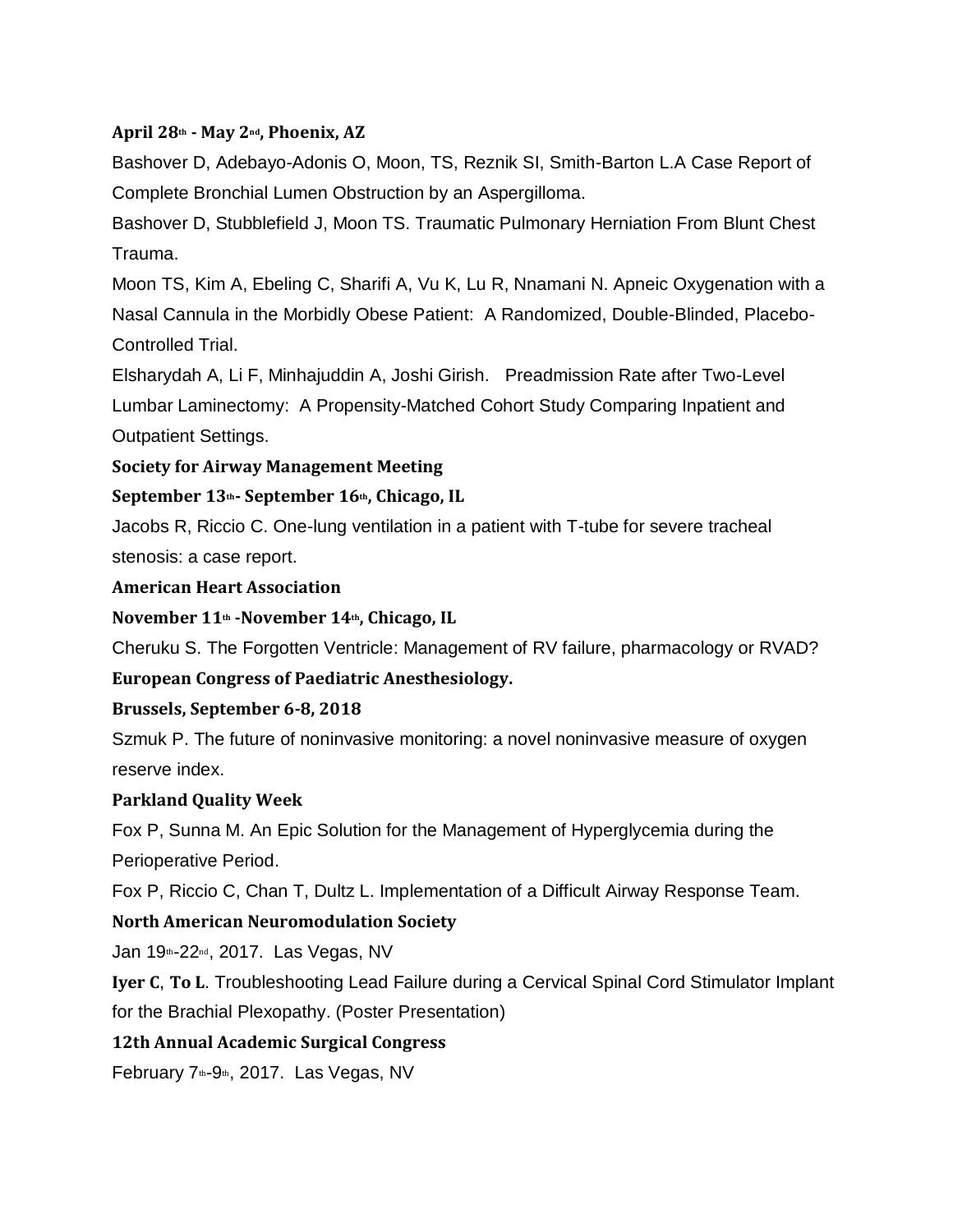Modrall, JG, Minter RM, **Minhajuddin A,** Eslava-Schmalbach J, **Joshi GP,** Patel S, **Rosero EB**. The Surgeon Volume-Outcome Relationship–Not Yet Ready for Policy. (Poster Presentation)

**University of Texas Shine Academy Annual Innovations in Health Science Education Conference**

February  $16<sup>th-17th</sup>$ , 2017. Austin, TX

**Bhoja R**, **Green J, Michael M, Maxwell M**, **Wang C**, **Hernandez J**, **Kosemund**

**M**, **Ambardekar A**. Implementation of a High-Fidelity Simulation Curriculum for Pre-Clerkship Medical Students. (Poster Presentation)

**SPA-AAP Pediatric Anesthesiology 2017**

March 3rd-5th, 2017. Austin, TX

**McLeod C**, **Derderian C**, **Szmuk P**, Kane A. The Anesthetic and Airway Management of a Pediatric Patient Undergoing Tagliacozzi Flap Nasal Reconstruction. (Poster Presentation) Clark N, **Gonzalez A**, **Zhong J**, **Griffin A**, **Rivera K**, **Szmuk P**. Incidence of Isoelectric EEG Events during Routine Pediatric Anesthesia. (Poster Presentation)

**International Symposium on Human Factors and Ergonomics in Health Care**

March 5th-8th, 2017. New Orleans, LA

**Greilich PE, Lynch I**, **Guttman O**, **Ambardekar A, Bryson T,** Keebler J, Reed G. Application of Participatory Ergonomics in Perioperative Handover Redesign. (Poster Presentation)

**American Society of Interventional Pain Physicians Annual Meeting**

March 15th-17th. Orlando, FL

**Iyer C**, Chokshi S, **Pouralifazel P**. Unusual Skin Hyper-pigmentation following Superior Hypogastric Plexus Nerve Block. (Case Report Presentation)

**2017 American Society of Regional Anesthesia and Pain Medicine Meeting**

**April 6th-8th, 2017**. **San Francisco, CA**

**Edwards J, Machi A. Reduction of Regional Anesthesia and Acute Pain Service First Case Start Delay Using Process Mapping and the DMAIC Method (Oral and Poster**

**Presentation)**

**Society of Cardiovascular Anesthesiologists Annual Meeting**

April 22nd -26th, 2017. Orlando, FL

**Heravi H, Fox A**. Epicardial Ventricular Tachycardia Ablation in a Patient with Chagas Disease Complicated by Biventricular Heart Failure Requiring Intraoperative Impella Support. (Case Poster Presentation)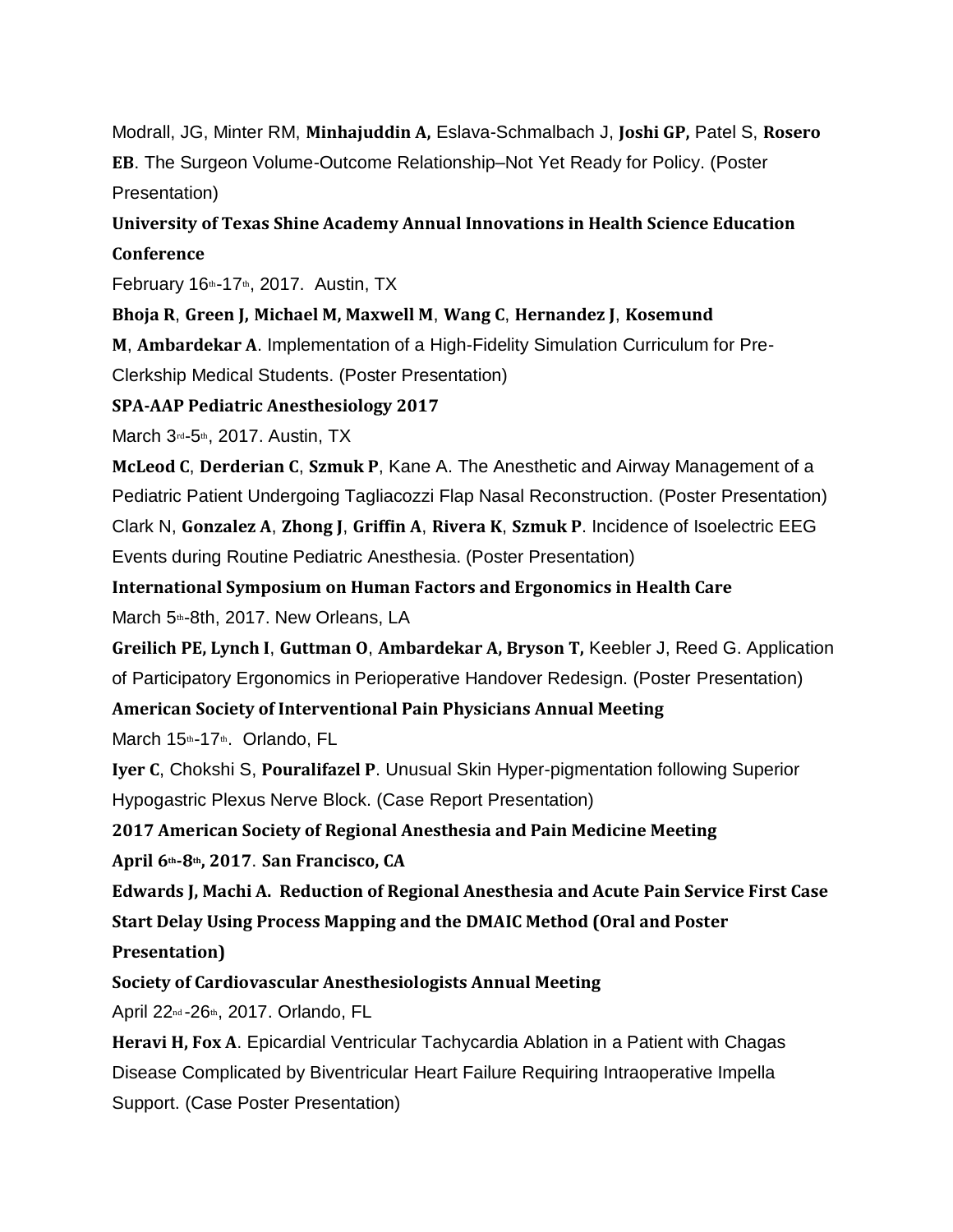**Webb JF, Shi C, Fox A, Joshi RV.** A Novel Use for the Teleflex® Arrow Multi-Lumen Access Catheter (MAC) In the Conduct of Minimally Invasive Aortic Valve Surgery in a Patient with Difficult Cardiopulmonary Bypass Cannulation. (Case Poster Presentation)

**Merchant Z, Cheruku S, Fox A**. Perioperative Management of Aorto-Pulmonary Fistula Associated with Pseudoaneurysm. (Case Poster Presentation)

**Choi S, Cheruku S, Romito BT, Joshi RV, Fox A,** Wanat-Hawthorne A. Perioperative Management of Post-Pneumonectomy Pulmonary Edema. (Case Poster Presentation) **Merchant A**, Neyra J, **Minhajuddin A, Wehrmann L**, Mills R, Gualano S, Kumbhani D, Huffman LC, Jessen ME, **Fox AA**. Association between Packed Red Blood Cell Transfusion and Acute Kidney Injury after Transcatheter Aortic Valve Replacement. (Poster Presentation)

**Choi S, Joshi R, McBroom M,** Lau TW, **Greilich PE**. Translation of Blood Conservation Guidelines into Clinical Practice: Use of a Survey Instrument to Identify Barriers and Drive Adoption. (Poster Presentation: **Interviewed by Anesthesiology News**)

**Akeel M,** Neyra J, **Minhajuddin A, Wehrmann L,** Mills R, Gualano S, Kumbhani D, Huffman L, Jessen M, **Fox A.** Association between Packed Red Blood Cell Transfusion and Acute Kidney Injury after Trans-catheter Aortic Valve Replacement. (Poster Presentation) Kagemoto Y, Lyvers J, Moreno-Duarte I, Burbano N, **Joshi R**, Patel A, Pandian N, Cobey F, Ursprung E Tissue Doppler (E/E') Is Not Associated With Pulmonary Capillary Wedge Pressure in Patients with Severe Aortic Stenosis. (Poster Presentation)

**Bryant G, Joshi R.** Management of a Patient with a History of Thrombotic Thrombocytopenic Purpura Undergoing Aortic Valve Replacement. (Poster Presentation)

**Merchant Z, Cheruku S, Fox A.** Perioperative Management of Aorto-Pulmonary Fistula Associated With Pseudoaneurysm. (Poster Presentation)

**Graham J, Cheruku S, Chung E.** Perioperative Management of an Adult with Double Inlet Left Ventricle and Pulmonary Atresia. (Poster Presentation)

**California Society of Anesthesiologists (CSA) Annual Anesthesia Meeting and Workshops** April 27<sup>th</sup>-30<sup>th</sup>, 2017. San Francisco, CA

**Moon TS**, Gonzales MX, Volnov Y, **Kim A**, Sun JJ, **Ogunnaike B**. Cocaine Use in Surgical Patients: A Retrospective Analysis of Cardiovascular and Anesthetic Events. (Oral presentation **– Selected as Best of Meeting Abstract for Oral Presentation**) **Southwestern Academy of Teachers 7th Annual Education Symposium** April, 2017**.** Dallas, TX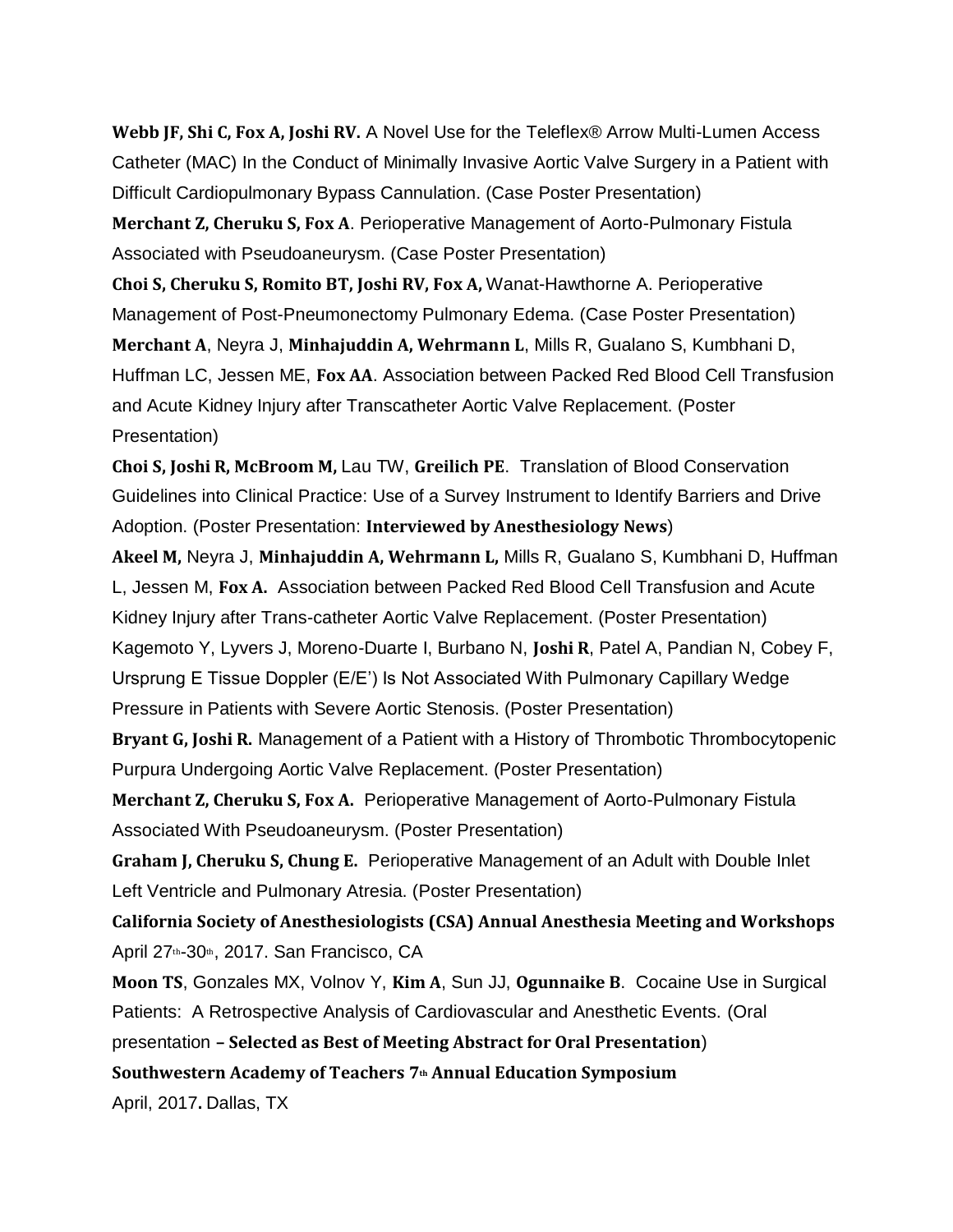Gajera P, **Greilich P**, Sheng J, **Sarmiento S**, **Bernhardt A**, Phelps E, and **Ambardekar A**. Assessing the Need for and Developing a Standardized Patient Handover Curriculum for Undergraduate Medical Education (Poster Presentation - **SWAT Small Grant Recipient**)

## **Society for Ambulatory Anesthesia Annual Meeting**

May  $4<sup>th</sup>$ - 5<sup>th</sup>, 2017. Scottsdale, AZ

**Gasanova I**. PBLD. Local Anesthetic Systemic Toxicity: An Atypical Presentation. (Oral Presentation)

**Marull J, Macaluso A, Coleman J, Drummond S, Rosero, E.** LMA Cuff Pressures: To Inflate or Not to Inflate (Poster Presentation)

**Annual Meeting of the Association of University Anesthesiologists**

May 4<sup>th-5th</sup>, 2017. Washington, DC

**Gingrich K,** Sand R, Macharadze T, **Herold K**, Hemmings H. Isoflurane Modulates Activation and Inactivation Gating of the Prokaryotic Na<sup>+</sup> Channel NaChBac. (Poster Presentation)

**Bhoja R**, Ryan M, **Klein K**, Marple B, **Minhajuddin A, McDonagh D**. A Comparative Efficacy Trial of Intravenous vs. Oral Acetaminophen in Sinus Surgery. (Poster Presentation)

**IARS 2017 Annual Meeting and International Science Symposium**

May 6<sup>th</sup>–9<sup>th</sup>, 2017. Washington, DC

**Moon TS**, Volnov Y, Gonzales MX, **Kim A**, **Koshy C, Minhajuddin A, Ogunnaike B.** Predictors of Difficult Intubation: A Prospective Study of 1351 Patients. (Poster Presentation-**Kosaka Best of Meeting Abstract Award Finalist in Clinical Research**; selected from over 650 abstracts)

**Gasanova I**, **Alexander J**, **Minhajuddin A**, Estrera K, **Joshi G.** Ultrasound–Guided Fascia Iliaca Compartment Block Versus Periarticular Infiltration for Pain Management After Total Hip Arthroplasty: A Randomized Controlled Trial. (Poster Presentation)

**Gasanova I**, **Alexander J**, **Minhajuddin A,** Estrera K, Sunna C, **Joshi G.** Fascia Iliaca Compartment Block Versus Periarticular Infiltration for Pain Management. (Poster Presentation)

**Bhoja R,** Ryan M, **Klein K,** Marple B**, Minhajuddin A, McDonagh D.** A Comparative Efficacy Trial of Intravenous vs. Oral Acetaminophen in Sinus Surgery. (Poster Presentation)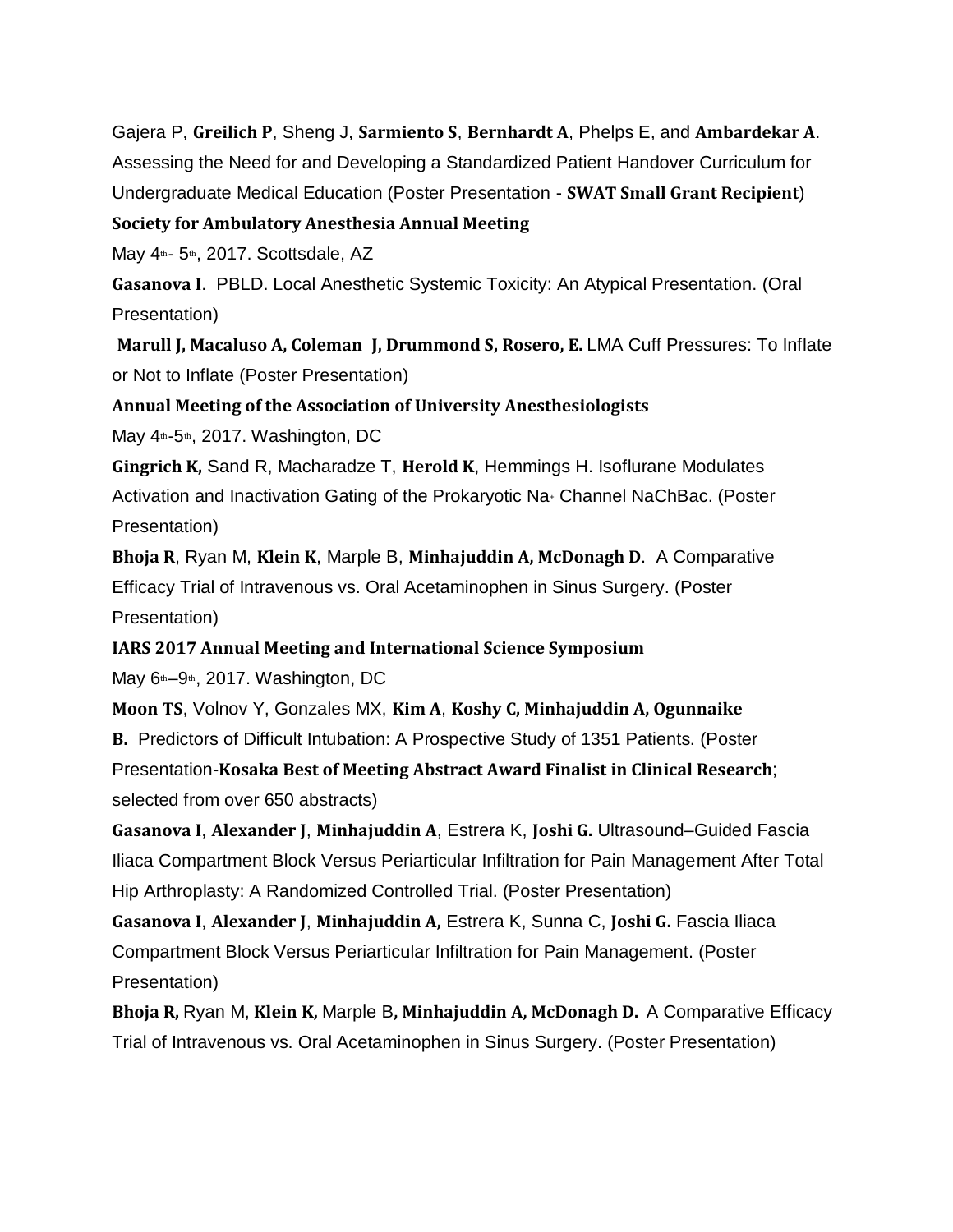**Moon TS,** Gonzales MX, Sun JJ, Gliga LA, **Fox PE, Minhajuddin A, Ogunnaike B**. Cocaine Use and Intraoperative Hemodynamic Outcomes: A Retrospective Analysis. (Poster Presentation)

**Moon TS**, Gonzales MX, Volnov Y, Sun JJ, **Kim A**, **Fox PE**, **Ogunnaike B**. Morbid Obesity is Not a Risk Factor for Difficult Intubation. (Poster Presentation)

### **AAMC Innovations in Healthcare Education**

June, 2017. Chicago, IL

Gajera P, **Greilich P**, Sheng J, **Sarmiento S**, **Bernhardt A**, Phelps E, and **Ambardekar A**. Assessing the Need for and Developing a Standardized Patient Handover Curriculum for Undergraduate Medical Education. (Poster Presentation)

**Society of Cardiac Computed Tomography (SCCT)**

July 6th-9th, 2017. Washington, DC

Kandathil A, Hanna M, **Merchant A, Wehrmann L, Minhajuddin A, Fox AA**, Abbara S. CTA-Derived Predictors of Acute Kidney Injury after Transcatheter Aortic Valve Replacement (TAVR). (Poster Presentation)

Kandathil A; Hanna M, **Merchant A, Wehrmann L, Minhajuddin A, Fox AA**, Abbara S. Association Between Single-Slice Area-Based Measurements of Visceral and Abdominal Subcutaneous Adipose Tissue with Post Procedure Acute Kidney Injury in Patients Undergoing Transcatheter Aortic Valve Replacement (TAVR). (Poster Presentation)

**Society for the Advancement of Blood Management (SABM)**

September, 2017. Boston, MA

**Greilich PE**, **McBroom M**, Gordon A, Sarode R. Measure that Matter: Metrics to Drive and Track Progress of Institutional Patient Blood Management. (Poster Presentation)

**Annual Meeting of the Texas Society of Anesthesiologists**

September 7<sup>th</sup>-9<sup>th</sup>, 2017. San Antonio, TX

**Rosero E, Joshi G**. Association between Short Stature and Respiratory Complications After Elective Laparoscopic Surgery. (Oral Presentation - **First place, Clinical Research**

#### **Category, Cheers for Research Competition**)

**Moon TS**, Volnov Y, Gonzales MX, **Kim A**, Sun JJ, **Minhajuddin A, Fox PE, Ogunnaike B,** Whitten CW. Morbid Obesity Does Not Increase Significantly Difficult Intubation as Measured by the Intubation Difficulty Scale. (Oral Presentation- **second place, Clinical Research Category, Cheers for Research Competition**)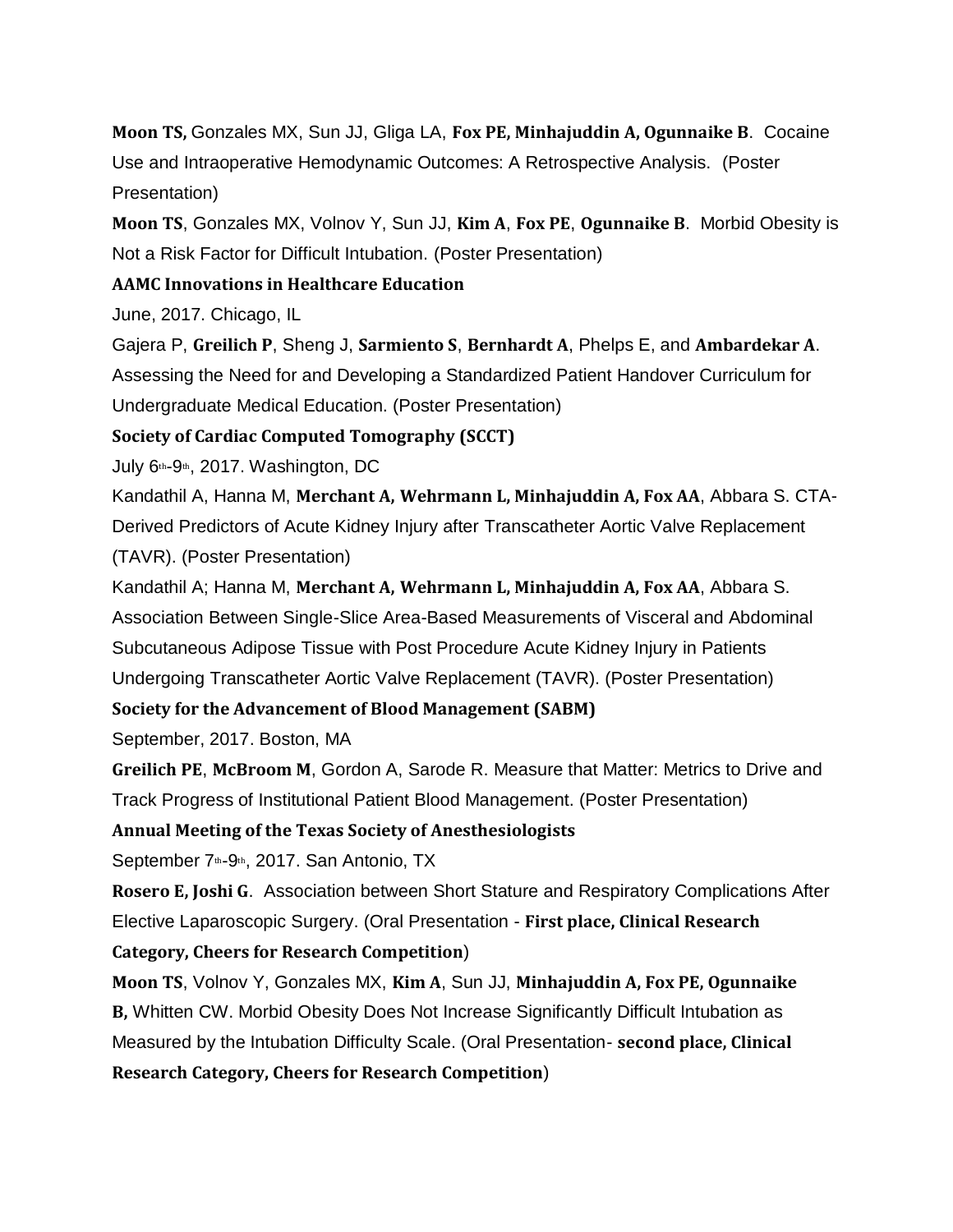Cullins M, **Rosero E**, **Choudhury N**, **Bryson T**, **Joshi G**. Ethnic and Gender Differences in Human Tracheal Morphometry among Non-Hispanic and Hispanic Americans Using Computed Tomography (Poster Presentation)

**Moon TS**, Wright EJ, Gonzales MX, **Kim A**, **Drummond S**, **Woods A**, **Gasanova I**, **Fox PE**, **Ogunnaike B**, Whitten CW. Cocaine use and General Anesthesia: A Prospective Study of Cardiovascular Effects. (Poster Presentation)

#### **Society for Airway Management Meeting**

September 14th-17th, 2017. Newport Beach, CA

**Ambardekar AP, Minhajuddin A, Bhoja R, Green J, Rosero E**, **Guttman O**, **Rebal B**, and **Mercier D**. A Reliable Scoring System for a Simulated Cannot Intubate Cannot Oxygenate Scenario. (Oral Presentation)

**Riccio C, Mercier D**. Use of a High Flow Nasal Cannula during a Colonoscopy under Deep Intravenous Sedation in a Super Morbidly Obese Patient. (Case Report Presentation) **Sawyer S**, **Riccio C.** Challenging Airway Management in a Patient with an Unstable Cervical

Spine and Traumatic Tracheobronchial Injury. (Case Report Presentation)

**Sarmiento S**, **Riccio C**, **Mercier D**. Use of a Novel Airway Device for

Esophagogastroduodensocopy in an Obese Patient. (Case Report Presentation)

**Graham J**, **Riccio C**. Considerations in Airway Management of a High Velocity Facial Gunshot Wound. (Case Report Presentation)

**Kim J**, **Mercier D**. Fiber Optic Intubation with Inadvertent Sub-glottic Retrograde View. (Case Report Presentation)

### **American Society of Anesthesiologists Annual Meeting**

October 17th- October 23rd, 2017. Boston, Massachusetts

**Chung E**, **Bryant G**, **Greilich PE**, **Skrivanek G.** Anesthetic Management of an Adult with Complex Congenital Cardiac Disease Presenting With Brain Abscess. (Poster Presentation) **McDonagh D**, Mancone A. Adenosine to the Rescue: Intraoperative Aneurysm Rupture Requiring Asystole. (Poster Presentation)

**Kim J, Green J**. Anesthetic management of Acute Fatty Liver of Pregnancy Guided by ROTEM. (Poster Presentation)

**Street A**, **Wollenman C**. Second Chance at a First Impression (Poster Presentation) **Romito J, Romito B**. Septic Shock and Acute Viral Myocarditis Requiring VA ECMO Responsive to Glucocorticoid Therapy. (Oral Presentation)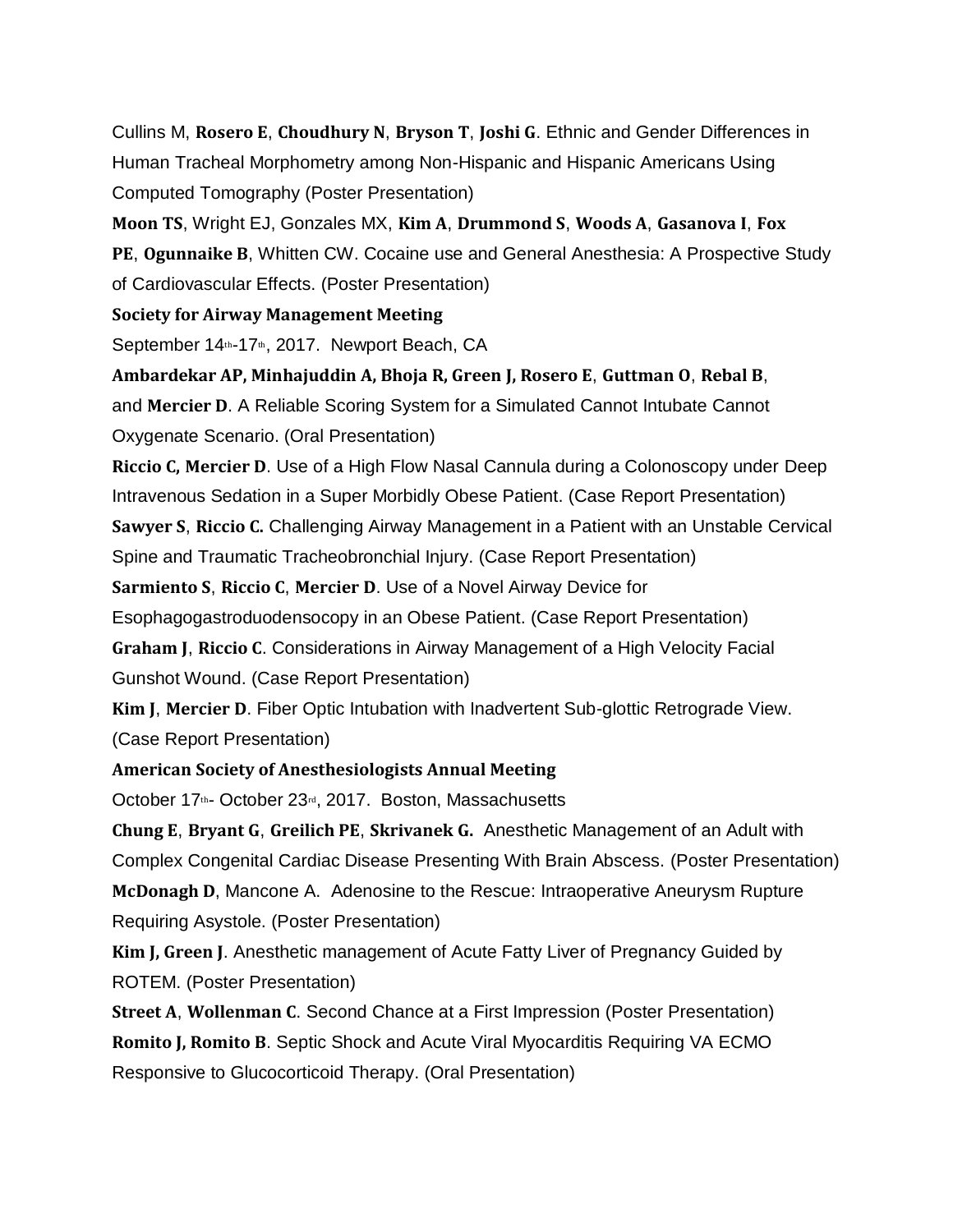**Merchant A, Ahmed S**. Acute Hypotensive Transfusion Reaction and Angiotensin Converting Enzyme Inhibitor. (Poster Presentation)

Ph**illips CW.** Anesthetic Management of Laparoscopic Splenectomy Complicated by Pregnancy and Severe Hereditary Spherocytosis. (Poster presentation)

**Seitz M, Lynch I, Joshi R, Kearney C, McBroom M, Minhajuddin A, Fox A , Cheruku S. Quantifying Activity after Cardiac Surgery Using Wireless Wearable Technology: The FITICU Study. (Oral Presentation- Selected as a top 10 FAER Medical Student Abstract for Oral Presentation)**

**Moon TS**, Volnov Y, Gonzales MX, **Kim A**, Sun JJ, **Minhajuddin A**, **Fox PE**, **Ogunnaike B**, **Whitten CW.** Morbid Obesity Does Not Increase Significantly Difficult Intubation as Measured by the Intubation Difficulty Scale. (Poster Presentation)

**Moon TS**, Wright EJ, Gonzales MX, Kim A, **Drummond S**, **Woods A**, **Gasanova I**, **Fox PE**, **Ogunnaike B**, Whitten CW. Cocaine Use and General Anesthesia: A Prospective Study of Cardiovascular Effects.(Poster Presentation)

**Moon TS**, Gonzales MX, Sun JJ, Gliga LA, **Minhajuddin A, Fox PE**, **Ogunnaike B**, **Whitten CW**. The Effects of Recent Cocaine Use on Intraoperative Cardiac Rate and Rhythm: A Retrospective Analysis. (Oral Presentation)

**Brann JR, Fox AA, Cheng G, Choi S, Hong S**. Erector Spinae Regional Blockade for Pain Control After Pleuredesis in a Patient with Limb Girdle Muscular Dystrophy. (Medical challenging case) (Case Poster Presentation)

**Gasanova I**, et al: Perioperative Continuation versus Interruption of Oral Hypoglycemics in Type 2 Diabetic Patients Undergoing Ambulatory Surgery. (Poster Presentation) Herrmann E, Schaeffer C, Venot C, Noll E, **Joshi G**, Diemunsch PA. Carbon Dioxide (CO2) Pneumoperitoneum Contamination with Air During Laparoscopic Surgery: Valveless versus Conventional Insufflation Systems. (Poster Presentation)

Chamaraux-Tran TN, Mathelin C, Bischoff G, Aprahamian M, Akladios C, Tomasetto C, **Joshi G**, Diemunsch PA. In Vitro Antitumor Effect of Local Anesthetics in The Breast Cancer: Comparison of Various Galenic Forms of Bupivacaine. (Poster Presentation) Giraud-Comtet A, Chauvin C, Meyer A, Bopp C, Mayer JF, **Joshi G**, Diemunsch PA. One Year of Pediatric Anesthesia in a French Regional University Hospital. (Poster Presentation) Cogne K, Chauvin C, Bopp C, Mayer JF, **Joshi G**, Diemunsch PA. Pediatric Anesthesia Morbidity and Mortality in a French Regional University Hospital: A Retrospective Analysis of 21,142 Cases. (Poster Presentation)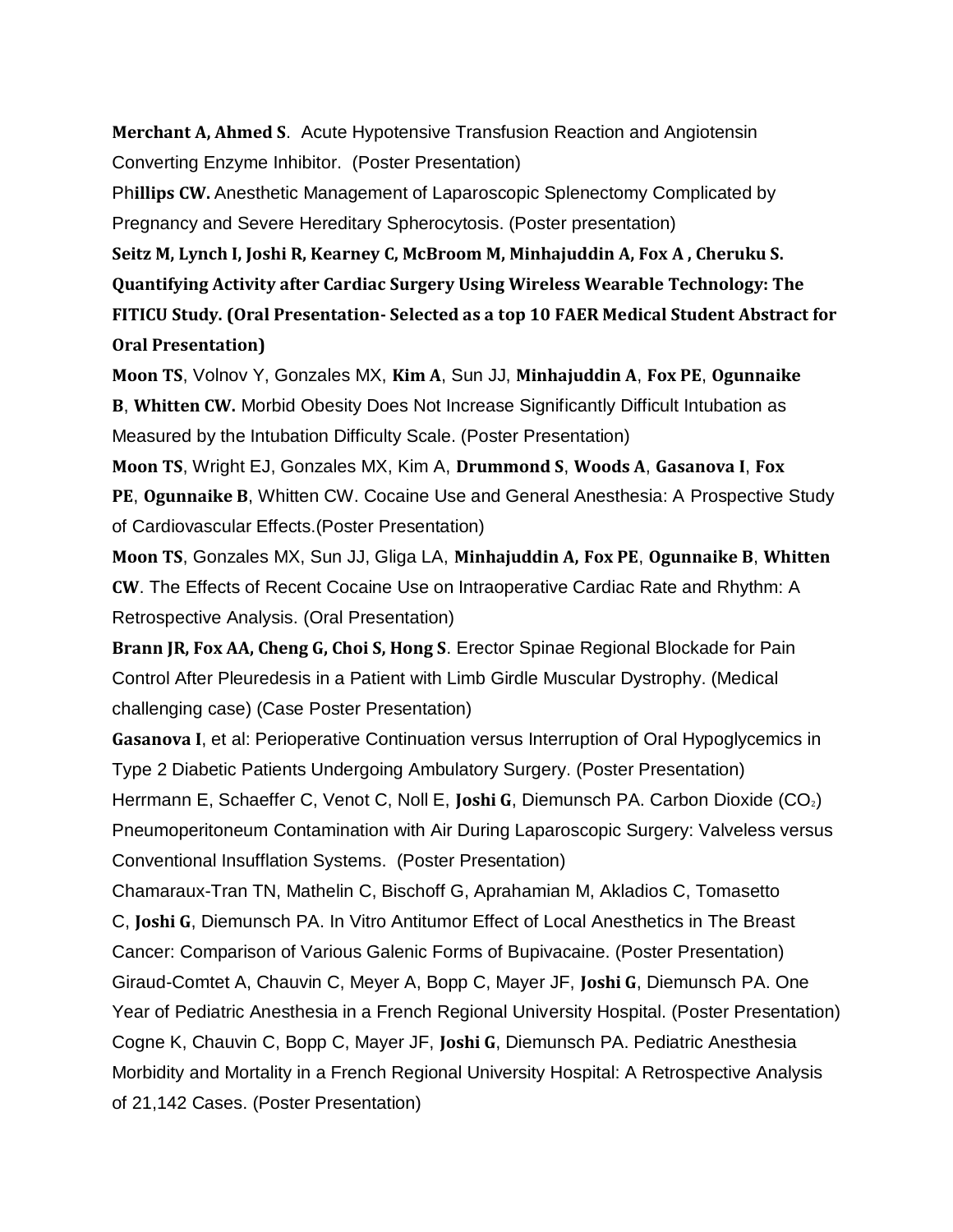Hengen M, Bischoff G, Koessler S, Bouvet L, **Joshi G**, Diemunsch PA. Evaluation of Gastric Insufflation during Apneic Oxygenation. (Poster Presentation)

Hengen M, Bischoff G, Koessler S, **Joshi G**, Diemunsch PA. Changes in Transcutaneous Carbon Dioxide Tension during Apneic Oxygenation for Suspension Laryngoscopy. (Poster Presentation)

Bois G, Noll E, Charton A, Akladios C, **Joshi G**, Diemunsch PA. Heating and Humidification of Insufflation Gas during Laparoscopic Surgery: A Comparative Non-Randomized Study. (Poster Presentation)

Bopp C, Auger C, Mebazza A, **Joshi G**, Schini-Kerth V, Diemunsch PA. Urapidil but not Calcium Channel Inhibitor Preserves the Hypoxic Pulmonary Vasoconstriction (HPV): An Experimental Study in Pigs. (Poster Presentation)

Planquart F, Ludes PO, Trumpff G, Noll E, Sorbello M, **Joshi G**, Diemunsch PA. A Randomized Controlled Trial Comparing Cricothyrodotomy Using the Surgical and Seldinger Approaches in an Animal Model. (Poster Presentation)

**Rosero E, Joshi G**. Trends in Ambulatory Surgery in Patients with Challenging Medical Conditions in the United States: 2006 To 2010. (Two Presentations: Oral Abstract Presentations Session and Young Investigator, Outcomes and Database Research Session)

**Rosero E, Joshi G**. Association Between Short Stature and Respiratory Complications After Elective Laparoscopic Surgery. (Oral Presentation)

**Galsanova I**, **Alexander J**, **Meng J**, **Minhajuddin A, Melikman E, Joshi G**. Perioperative Continuation versus Interruption of Oral Hypoglycemics in Type 2 Diabetic Patients Undergoing Ambulatory Surgery. (Oral Presentation)

#### **UT Southwestern Quality Week**

October 19th, 2017. Dallas, TX

**Bryson T**, Garrett J, Frederico V, Wilcots T, Roberts A, Baker A, Carr H, Kum Kim O, Ashley D, Harris G, **McBroom M**. Reduction in Same Day Surgery Discharge Time via Improved Oral Pain Medication Order Rate. (Poster Presentation)

**International Society for the Perioperative Care of the Obese Patient Annual Meeting** October 23rd, 2017. Boston, MA

Gonzales MX, **Kim A**, Lu R, Vu KQ, Sharifi A, **Moon TS**. Factors for Predicting Problematic Intubation in the Morbidly Obese. (Oral Presentation - **Third Place Best of Abstract**)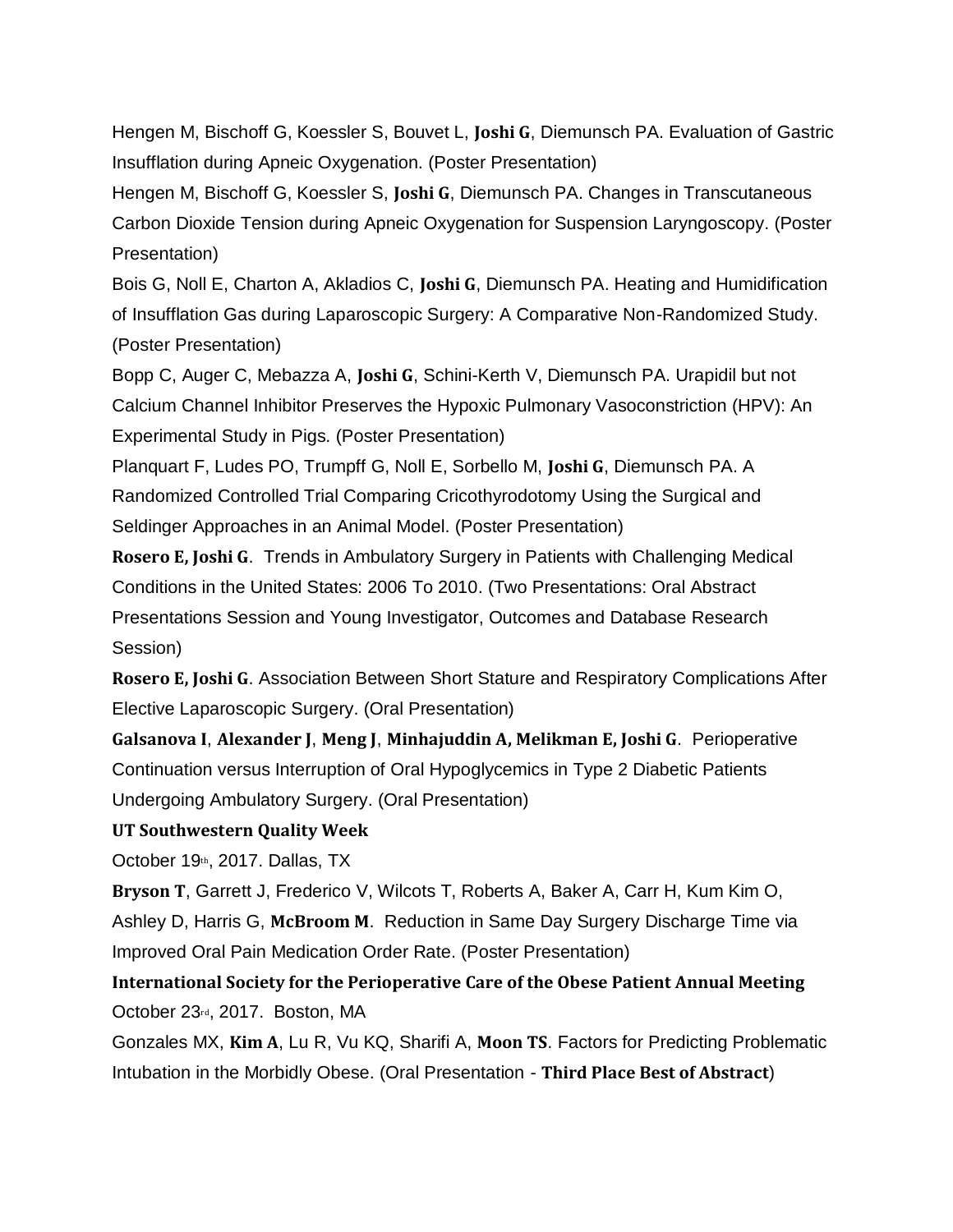# **Institute of Electrical and Electronics Engineers - National Institute of Health** (**Special Topics Conference)**

November 6th-8th, 2017. Bethesda, MD

Kannan V, Basit M, Youngblood J, **Bryson T**, Fish J, Willett D. Agile Co-Development for Clinical Adoption and Adaptation of Innovative Technologies (Oral Presentation)

**The 24th International Conference of Israeli Society of Anesthesiology**

November 7th-8th, 2017. Tel Aviv, Israel

**Olomu NP**, **Khan A**, **Kiss E**, **Steiner WJ**, **Szmuk P**. Combined Glidscope and Fiberoptic Technique for Nasotracheal Intubation in a Child with Treacher Collins Syndrome. (Poster Presentation)

**Olomu NP**, **Khan A**, **Kiss E**, **Steiner WJ**, **Ploski R**, **Griffin A**, **Szmuk P**. Assessment of the Glidescope Spectrum Single Use Video Laryngoscope Blades and Stylet for Use in Pediatrics: A Manikin Study. (Poster Presentation)

### **ASRA Chronic Pain Meeting**

November 16th-18th, 2017. Orlando, FL

**Tulio M**, **Chien J**, **Jones S**. Lidocaine Infusion Therapy for Rapid Onset Opioid-Induced Hyperalgesia. (Poster Presentation)

# **Radiologic Society of North America Annual Meeting (RSNA)**

November 23rd-30th, 2017. Chicago, IL

Kandathil A, Hanna M, **Merchant A, Wehrmann L, Minhajuddin A, Fox AA,** Abbara S. Renal size measurements on pre- TAVR CT angiogram as a predictor of post procedure acute kidney injury. (Oral Presentation)

**Postgraduate Assembly in Anesthesiology (PGA) of New York State Association of Anesthesiologists**

December 8th-12th, 2017. NYC, NY

**Gingrich K**, Sand R, Macharadze T, Herold K**,** Hemmings H. Isoflurane Modulates Activation and Inactivation Gating of the Prokaryotic Na<sup>+</sup> Channel NaChBac. (Poster

Presentation - **One of the Five Best Abstracts**)

# **Institute for Healthcare Improvement (IHI)**

December 2017. Orlando, FL.

Vishwanath A, Shinde P, Brown P, Ferreira S, **McBroom M,** Lysikowski, **Greilich**

**PE.** Developing an Audit and Feedback System for Reducing Blood Transfusion. (Poster Presentation)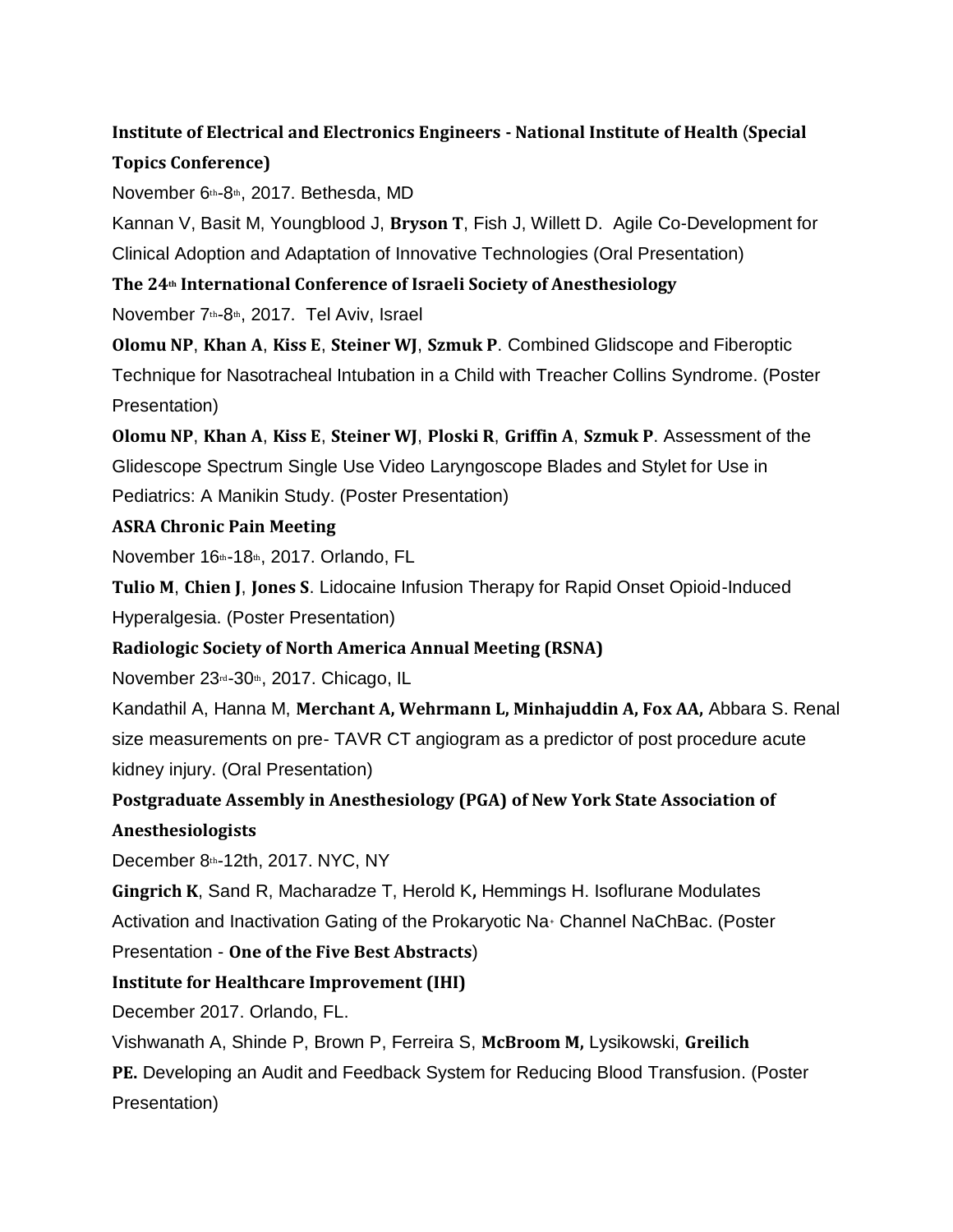### **American Society of Anesthesiologists (ASA) Annual Meeting**

### **October 21-25, 2016. Chicago, IL**

Aditee Ambardekar, M.D**.**, Eric B. Rosero, M.D., Ravi Bhoja, M.D., Jerry W. Green, D.O., Abu Minhajuddin, Ph.D., Emily Melikman, M.S., Matthew Kosemund, M.S., Oren T. Guttman, M.D., Brett A. Rebal, M.D., David W. Mercier, M.D. The ASA Algorithm Versus the Vortex Approach in the Management of a Failed Airway Crisis in Novice Learners. American Society of Anesthesiologists Fall Meeting October 2016. Kandil E, Weinfeld M, Bender C, Minhajuddin A, Melikman E, Chamberlain C, Ogunnaike B. Prescription opioid overdose, narcan use in the emergency department before and after hydrocodone rescheduling: Are we making a difference? (poster presentation) Gingrich K, Bhoja R, Fox A, Minhajuddin A, Melikman E, Kosemund M, Gardner A, Guttman O. TeamSTEPPS® effects on work load, anxiety, and autonomic activation in anesthesia residents during ACLS Simulation. (poster presentation)

Koepke E. Emergent regional anesthesia for occipital traumatic hand injury. (oral/poster presentation)

Rosero EB, Joshi GP. Effect of hospital safety-net burden on failure to rescue after major abdominal surgery. (oral presentation)

Rosero EB, Joshi GP. Postoperative outcomes in homeless Americans after abdominal surgery (poster presentation)

Nasir D. A comparison of ropivacaine alone versus ropivacaine with dexamethasone or clonidine versus a combination of all of them for supraclavicular brachial plexus block: A randomized, observer-blinded prospective trial to determine the duration of the block. (poster)

Patrick N. Olomu, Asif Khan, Edgar Kiss, Jeffrey W. Steiner, Roxana Ploski, Allison Griffin, Peter Szmuk. Assessment of the GlideScope Single-Use LoPro video laryngoscope blades and stylet for use in pediatrics: A manikin study. (Poster discussion)

Kiser A. Emergent cesarean following intracranial hemorrhage in parturient. (Medically challenging case)

Heravi H. Anesthetic management of a patient with ankylosing spondylitis and tracheal deviation undergoing extensive multilevel posterior cervical instrumentation (poster) Heravi H. Airway and anesthetic management of a patient with an infected pancreatic pseudocyst tracking into the neck via posterior mediastinum requiring multiple I&Ds and thoracotomy (poster)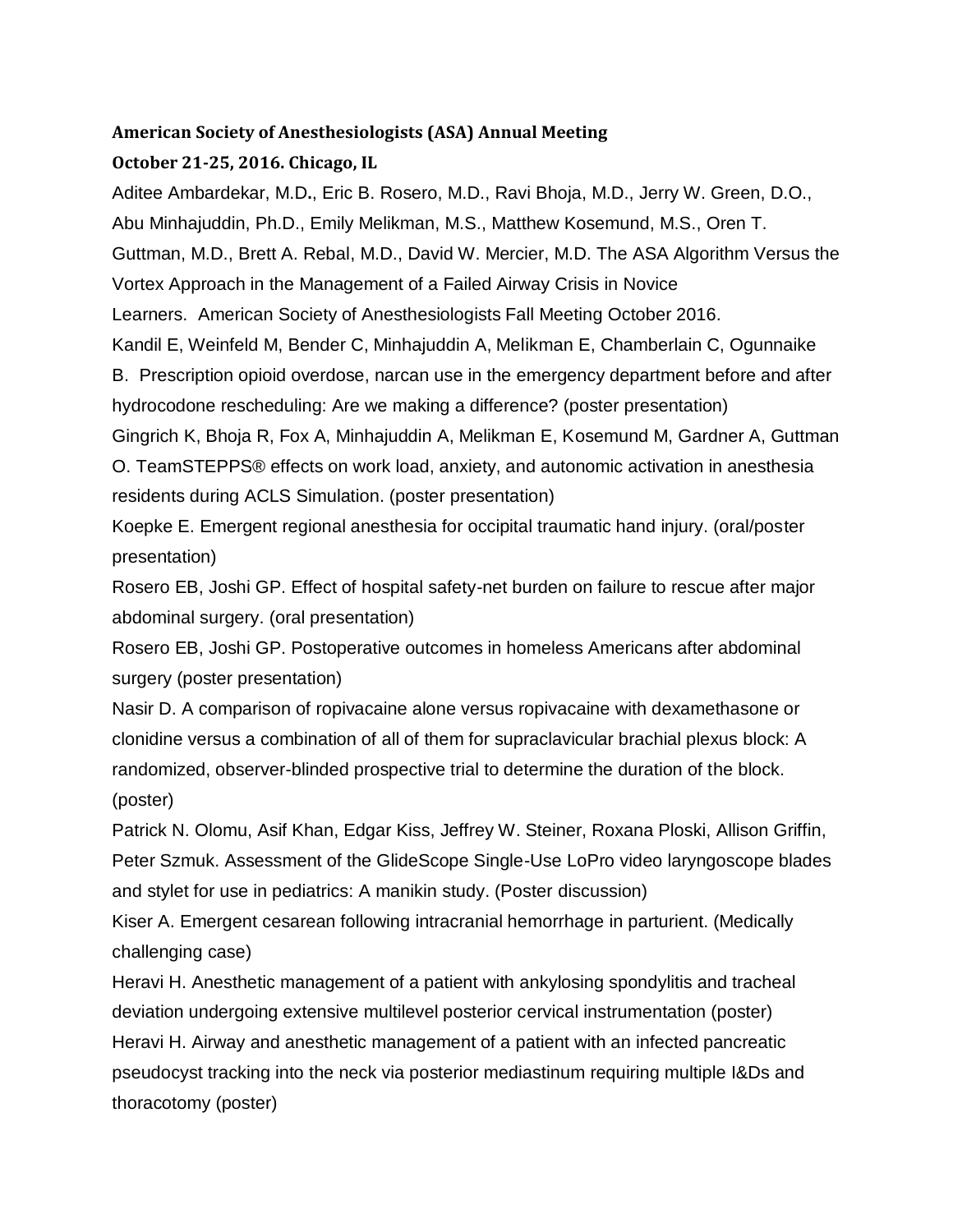# **IARS Annual Meeting & International Science Symposium**

# **May 21-24, 2016. San Francisco, CA**

Rosero E, Joshi G. Incidence and Predictors of Hospital Readmission After Ambulatory Cholecystectomy. (poster) BOC Award Recipient

Rosero E. Patient Factors Protective of Failure to Rescue After Open Abdominal Aortic Surgery. (poster)

Alishahi A, Marull J, Eckert S R, Joshi G P. Use of CPAP Devices in Ambulatory Surgery Centers.

# **Society for Obstetric Anesthesia and Perinatology (SOAP) Annual Meeting**

# **May 18-22, 2016. Boston, MA**

Green J, Bryant G. Non-fatal Amniotic Fluid Embolism. (poster)

Green J, Lankford J. No Woman Waits: Enhancing Access to Epidural Analgesia for Labor. (poster)

Bennett K. Two EXIT Procedures at an Academic Institution. (poster)

Garitty S, Jackson K, Nnamani N. Perioperative Management of a Parturient with Refractory

Idiopathic Intracranial Hypertension Requiring Optic Nerve Fenestration. (poster)

Lee G. Reverse-Positional Psot-Dural-Puncture Headache (PDPH). (poster)

# **UT System Shared Visions Conference**

# **April 21-22, 2016. San Antonio, TX**

Rosero E, Michael M, Hairr J, Hansen K. Preventing over-inflation of the Tracheal Tube Cuff During General Anesthesia. (poster presentation)

Ngo F, Greilich P. Building High-Functioning Teams to Spread Handoffs and Transitions:

Use of In Situ Simulation and Observer Training. (poster)

# **Society of Cardiovascular Anesthesiologists (SCA) 5th Annual Thoracic Anesthesia Symposium**

# **April 1-2, 2016. San Diego, CA**

Moon T. Management of Broncholithiasis With Complete Right Lower Lobe Lung Collapse.

(poster)

**2015**

**American Society of Regional Anesthesia 14th Annual Pain Medicine Meeting November 19th-21st, 2015. Miami, FL**